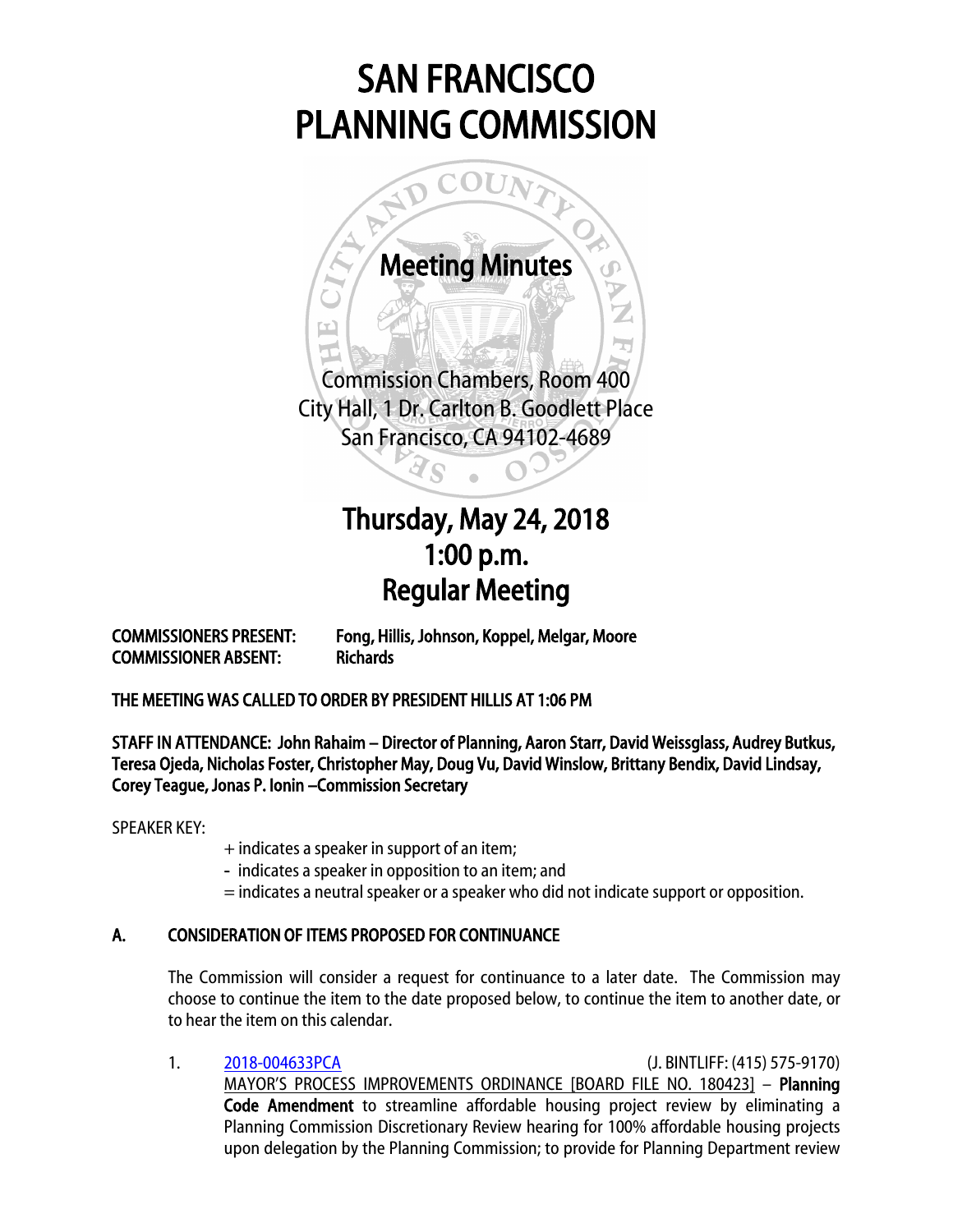of large projects located in C-3 Districts and for certain minor alterations to Historical Landmarks and in Conservation Districts; to consolidate, standardize and streamline notification requirements and procedures, including required newspaper notice, in Residential, Commercial, and Mixed-Use Districts; and affirming the Planning Department's determination under the California Environmental Quality Act, making findings of consistency with the General Plan and the eight priority policies of Planning Code, Section 101.1, and adopting findings of public necessity, convenience, and welfare under Planning Code, Section 302.

*Preliminary Recommendation: Approve*

#### (Proposed Continuance to June 7, 2018)

| SPEAKERS: | + Rose Hillson – Support continuance                         |
|-----------|--------------------------------------------------------------|
|           | + Katherine Howard – Support continuance, community outreach |
| ACTION:   | Continued to June 7, 2018                                    |
| AYES:     | Fong, Hillis, Johnson, Koppel, Melgar, Moore                 |
| ABSENT:   | <b>Richards</b>                                              |

#### 2. 2016-012941CUA (M. CHRISTENSEN: (415) 575-8742)

714 RHODE ISLAND STREET – west side of Rhode Island Street, between 19th and 20th Streets; lot 002A of Assessor's Block 4073 (District 10) - Request for Conditional Use Authorization pursuant to Planning Code Sections 209.1, 303, and 317, proposing to demolish the existing two-story, 1,040 square foot single-family home and construct a new five-story, 6,356 square foot (40 foot tall from grade) residential structure containing two dwelling units within a Residential-House, Two-Family (RH-2) Zoning District and 40-X Height and Bulk District. The proposed dwelling units are each three bedroom units and are 2,641 square feet and 2,309 square feet in size. This action constitutes the Approval Action for the project for the purposes of CEQA, pursuant to San Francisco Administrative Code Sectio[n 31.04\(](http://library.amlegal.com/nxt/gateway.dll/California/administrative/chapter31californiaenvironmentalqualitya?f=templates$fn=default.htm$3.0$vid=amlegal:sanfrancisco_ca$anc=JD_31.04)h).

*Preliminary Recommendation: Approve with Conditions* (Proposed Continuance to July 19, 2018)

| <b>SPEAKERS:</b> | None                                         |
|------------------|----------------------------------------------|
| ACTION:          | Continued to July 19, 2018                   |
| AYES:            | Fong, Hillis, Johnson, Koppel, Melgar, Moore |
| ABSENT:          | <b>Richards</b>                              |

3. 2017-014841CUA (J. HORN: (415) 575-6925)

655 ALVARADO STREET – side of Alvarado Street between Diamond and Castro Streets, Lot 028C in Assessor's Block 2803 (District 8) – Request for Conditional Use Authorization pursuant to Planning Code Sections 303 and 317, to legalize the tantamount to demolition of an existing 2,737 square foot, two-story-over-basement single-family home and the permit a new three-story-over-two-basement-levels single-family home. The project site is located within a RH-2 (Residential, House, Two-Family) Zoning District and 40-X Height and Bulk District. This action constitutes the Approval Action for the project for the purposes of CEQA, pursuant to San Francisco Administrative Code Section [31.04\(](http://library.amlegal.com/nxt/gateway.dll/California/administrative/chapter31californiaenvironmentalqualitya?f=templates$fn=default.htm$3.0$vid=amlegal:sanfrancisco_ca$anc=JD_31.04)h). *Preliminary Recommendation: Approve with Modifications and Conditions* (Continued from Regular hearing on April 19, 2018)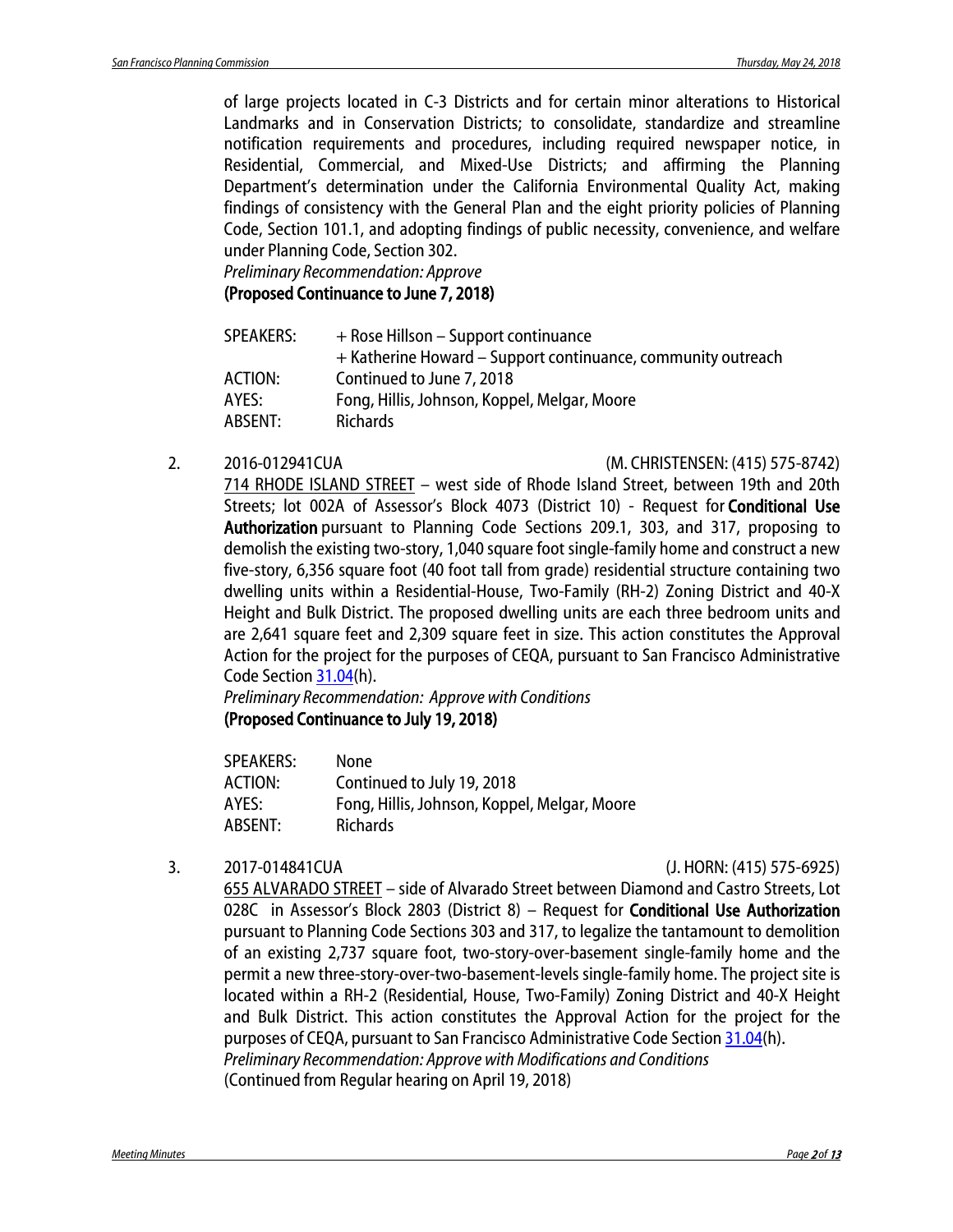NOTE: After hearing and closing public comment; Continued to April 19, 2018 by a vote of +5 -0 (Fong absent). On April 19, 2018, without hearing, continued to May 24, 2018 by a vote of +5 -1 (Richards against; Melgar absent). (Proposed Continuance to July 26, 2018)

| None                                         |
|----------------------------------------------|
| Continued to July 26, 2018                   |
| Fong, Hillis, Johnson, Koppel, Melgar, Moore |
| <b>Richards</b>                              |
|                                              |

#### 4. 2016-011486CUA (M. CHRISTENSEN: (415) 575-8742)

1713 YOSEMITE AVENUE – south side of Yosemite Avenue, at Lane Street; Lot 010 of Assessor's Block 5418 (District 10) - Request for Conditional Use Authorization, pursuant to Planning Code Sections 151.1, 207, 210.4 and 303, to allow residential use within a M-1 Zoning District at a density ratio of one dwelling unit per 800 square feet of lot area and to allow off-street parking at a ratio of three parking spaces per four dwelling units for the project involving the construction of a 58-foot tall, five-story residential structure containing six dwelling units and four automobile parking spaces within a M-1 Zoning District at the 65-J Height and Bulk District. This action constitutes the Approval Action for the project for the purposes of CEQA, pursuant to San Francisco Administrative Code Sectio[n 31.04\(](http://library.amlegal.com/nxt/gateway.dll/California/administrative/chapter31californiaenvironmentalqualitya?f=templates$fn=default.htm$3.0$vid=amlegal:sanfrancisco_ca$anc=JD_31.04)h).

*Preliminary Recommendation: Approve with Conditions* (Continued from Regular hearing on April 19, 2018) **WITHDRAWN** 

| SPEAKERS:      | None                                         |
|----------------|----------------------------------------------|
| <b>ACTION:</b> | Withdrawn                                    |
| AYES:          | Fong, Hillis, Johnson, Koppel, Melgar, Moore |
| ABSENT:        | <b>Richards</b>                              |

### 20. [2016-015727DRP](http://commissions.sfplanning.org/cpcpackets/2016-015727DRP-02.pdf) (C. TOWNES: (415) 575-9195)

556 27<sup>TH</sup> STREET - north side of 27<sup>th</sup> Street between Castro Street and Noe Street; Lot 080 in Assessor's Block 6581 (District 8) - Request for Discretionary Review of building permit application No. 2016.1028.1418 within a RM-1 (Residential-Mixed, Low Density) Zoning District and 40-X Height and Bulk District. The proposal includes the construction of a 4 story (above two-level basement), up to 40-foot tall residential building containing seven dwelling units upon a vacant 5,700 square foot lot. The building would contain approximately 17,137 gross square feet and include seven off-street parking spaces accessed via a new 12-foot wide curb cut, seven Class 1 and one Class 2 bicycle parking spaces, rear balconies and an approximately 1,200 square foot roof deck. This action constitutes the Approval Action for the project for the purposes of CEQA, pursuant to San Francisco Administrative Code Section [31.04\(](http://library.amlegal.com/nxt/gateway.dll/California/administrative/chapter31californiaenvironmentalqualitya?f=templates$fn=default.htm$3.0$vid=amlegal:sanfrancisco_ca$anc=JD_31.04)h).

Staff Analysis: Full Discretionary Review

*Preliminary Recommendation: Take DR and Approve with Modifications*

| <b>SPEAKERS:</b> | None                                         |
|------------------|----------------------------------------------|
| <b>ACTION:</b>   | Continued to July 19, 2018                   |
| AYES:            | Fong, Hillis, Johnson, Koppel, Melgar, Moore |
| ABSENT:          | <b>Richards</b>                              |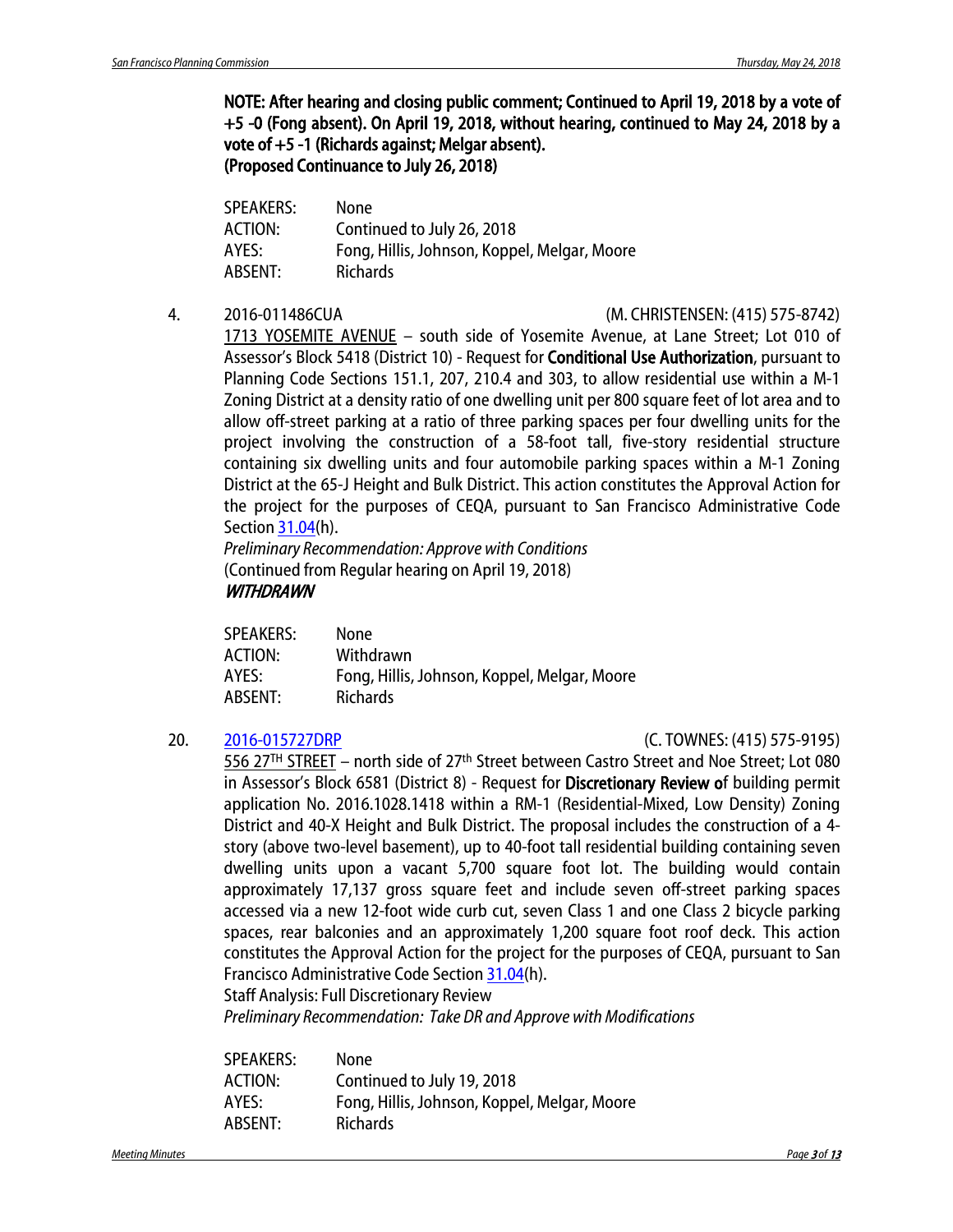### B. CONSENT CALENDAR

All matters listed hereunder constitute a Consent Calendar, are considered to be routine by the Planning Commission, and may be acted upon by a single roll call vote of the Commission. There will be no separate discussion of these items unless a member of the Commission, the public, or staff so requests, in which event the matter shall be removed from the Consent Calendar and considered as a separate item at this or a future hearing

5. [2018-002906CUA](http://commissions.sfplanning.org/cpcpackets/2018-002906CUA.pdf) (C. CAMPBELL: (415) 575-8732)

3583 16TH STREET – north side between Pond, Market and Noe Streets; Lot 092 of Assessor's Block 3564 (District 8) - Request for Conditional Use Authorization, pursuant to Planning Code Sections [303](http://library.amlegal.com/nxt/gateway.dll/California/planning/article3zoningprocedures?f=templates$fn=default.htm$3.0$vid=amlegal:sanfrancisco_ca$anc=JD_303) and [764](http://library.amlegal.com/nxt/gateway.dll/California/planning/article7neighborhoodcommercialdistricts?f=templates$fn=default.htm$3.0$vid=amlegal:sanfrancisco_ca$anc=JD_764) to authorize ABC license Type 47 (On-Sale General liquor, beer, and wine for Bona Fide Public Eating Place) within an established Restaurant Use (D.B.A. STARBELLY) within the Upper Market NCT (Neighborhood Commercial Transit District) and 50‐X Height and Bulk District. This action constitutes the Approval Action for the project for the purposes of CEQA, pursuant to San Francisco Administrative Code Sectio[n 31.04\(](http://library.amlegal.com/nxt/gateway.dll/California/administrative/chapter31californiaenvironmentalqualitya?f=templates$fn=default.htm$3.0$vid=amlegal:sanfrancisco_ca$anc=JD_31.04)h).

*Preliminary Recommendation: Approve with Conditions*

| SPEAKERS: | None                                         |
|-----------|----------------------------------------------|
| ACTION:   | <b>Approved with Conditions</b>              |
| AYES:     | Fong, Hillis, Johnson, Koppel, Melgar, Moore |
| ABSENT:   | <b>Richards</b>                              |
| MOTION:   | 20193                                        |
|           |                                              |

Item 6 was pulled off of Consent and considered under the Regular Calendar.

7. [2017-007279DRP](http://commissions.sfplanning.org/cpcpackets/2017-007279DRP.pdf) (J. SPEIRS: (415) 575-9106)

20 ELSIE STREET – west side of Elsie Street; Lot 007 in Assessor's Block 5612 (District 9) – Request for Discretionary Review of Building Permit Application 2017.05.22.7242 within a RH-1 (Residential House, One-Family) Zoning District and 40-X Height and Bulk Districts. The proposal includes a two-story rear horizontal addition, and a roof deck. This action constitutes the Approval Action for the project for the purposes of CEQA, pursuant to San Francisco Administrative Code Section [31.04\(](http://library.amlegal.com/nxt/gateway.dll/California/administrative/chapter31californiaenvironmentalqualitya?f=templates$fn=default.htm$3.0$vid=amlegal:sanfrancisco_ca$anc=JD_31.04)h). Staff Analysis: Full Discretionary Review

*Preliminary Recommendation: Take DR and Approve with Modifications*

| <b>SPEAKERS:</b> | <b>None</b>                                  |
|------------------|----------------------------------------------|
| ACTION:          | Took DR and Approved with modifications      |
| AYES:            | Fong, Hillis, Johnson, Koppel, Melgar, Moore |
| ABSENT:          | <b>Richards</b>                              |
| DRA:             | 0593                                         |

### C. COMMISSION MATTERS

- 8. Consideration of Adoption:
	- [Draft Minutes for May 10,](http://commissions.sfplanning.org/cpcpackets/20180510_cal_min.pdf) 2018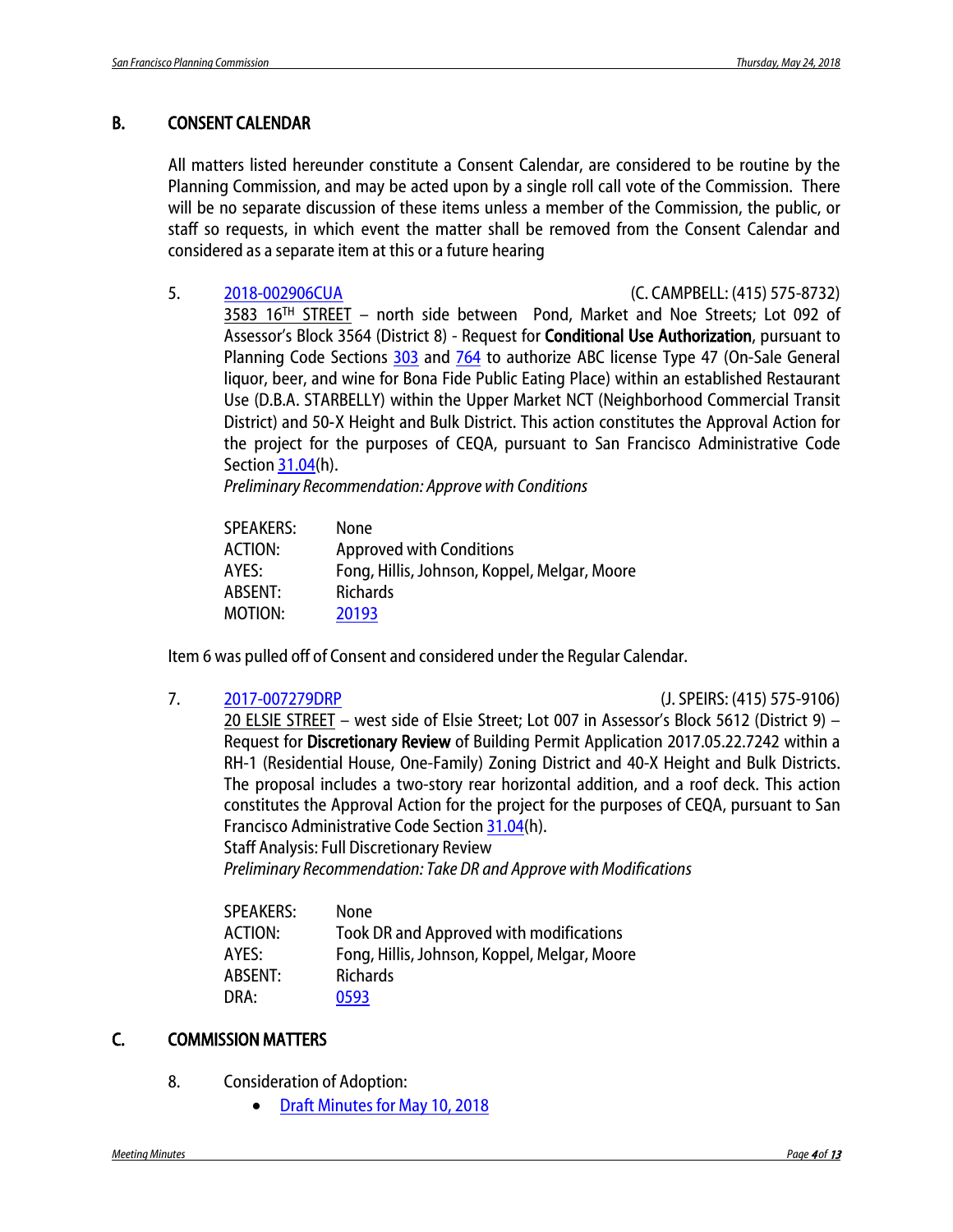| SPEAKERS:      | None                                         |
|----------------|----------------------------------------------|
| <b>ACTION:</b> | Adopted                                      |
| AYES:          | Fong, Hillis, Johnson, Koppel, Melgar, Moore |
| ABSENT:        | <b>Richards</b>                              |

9. Commission Comments/Questions

### Commissioner Koppel:

So, we received a letter in our packets last Thursday. We received an eight-page letter from the Northern California Carpenter's Regional Council saying that - - I honestly am confused as to what was actually said in the letter. So apparently, from our joint hearing with the Building Inspection Commission, I brought up issues about factory built housing; the fact that it is built outside of San Francisco. It is built to a less stringent code than San Francisco and I questioned how we're able to approve these types of developments and if they're actually legally allowed to be installed here. I am really confused on what the letter was saying and how a certain party is trying to tell us that we should be putting substandard residential housing in San Francisco, but just wanted to clarify that as of right now, I can't support anything built in this City that does not pass the local building codes that we have here in San Francisco.

### Commissioner Johnson:

I just wanted to commend the Mayor's office for putting together, convening to address high, affordable housing, building costs here in San Francisco. This is an issue that we talk a lot about as a Commission -- thank you. This is an issue we speak a lot about as a Commission, just the rising cost of housing production overall and I was pretty shocked to see just how much the cost of affordable housing has skyrocketed. Two years ago we were talking about the fact that every unit of affordable housing costs around \$500,000 to produce and now those numbers are \$750,000 to produce a single unit and so as that gap continues to widen and we really struggle with ways to fund affordable housing, putting together a coalition of folks from industry, from nonprofits, from community organizations and other decision makers to come together and rally around a solution is the type of coalition that I want to see because I believe that the solution to this challenge really sits at the intersection of those different perspectives. So I am incredibly excited to see what the three working groups come up with and what their recommendations are, can inform our decisions going forward.

### D. DEPARTMENT MATTERS

10. Director's Announcements

### Director John Rahaim:

Just one announcement today, I wanted to let you know last night I went to the Southeast Facilities Commission meeting to talk about the 1550 Evans Project. I think you remember, there were a number of members of the community, who came out a few weeks ago concerned about a position, that, I had proposed, of adding housing to a site, that had been proposed by the community, and the PUC, for a Community Center and Education Facility. I had not been aware when I first proposed that idea with a couple of colleagues that this process had been going on with the community for several years, where they had agreed on a plan and a facility for this site that is owned by the PUC. So, last night I went to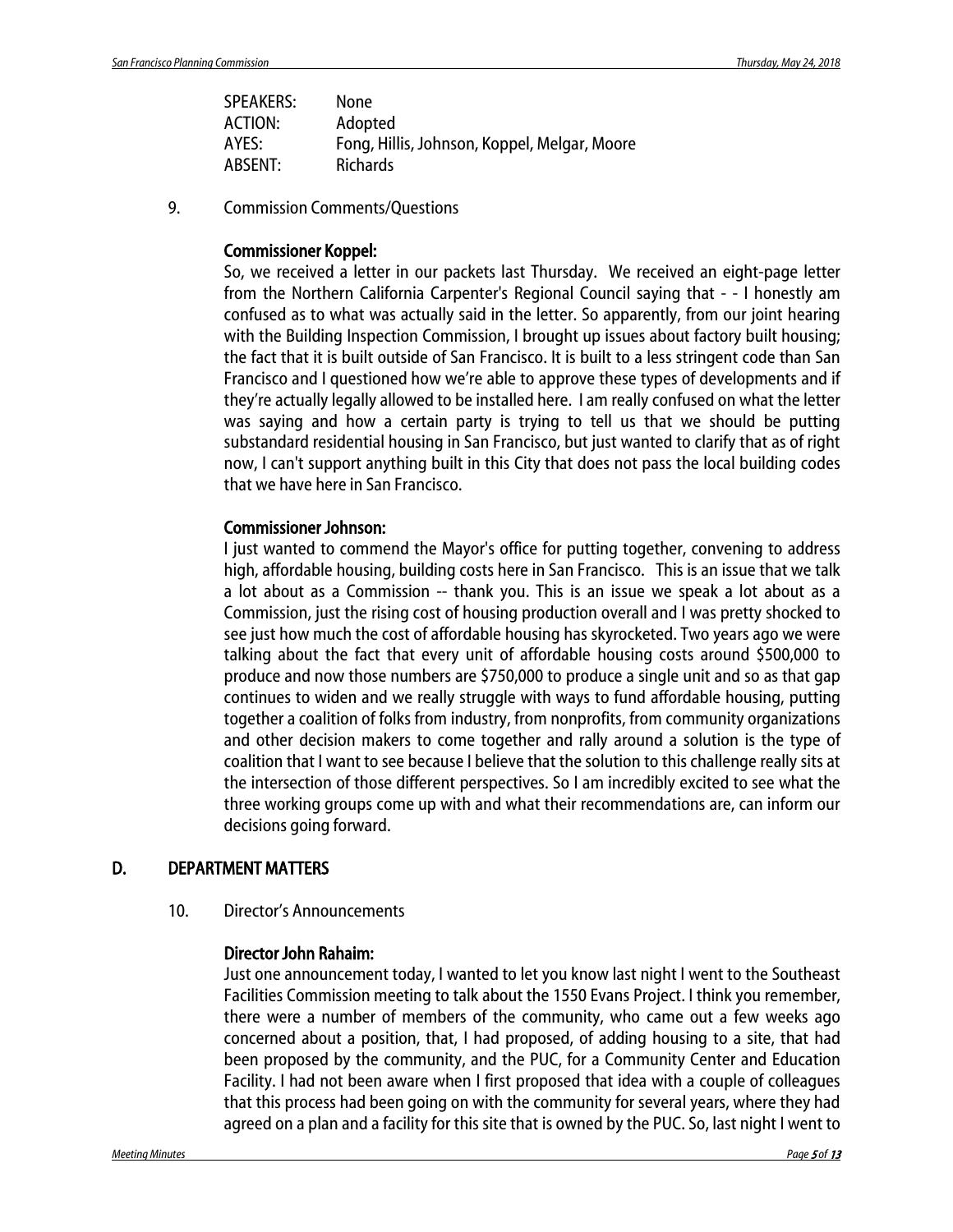the community to explain my regrets and not having discussed it with them and to talk about the fact that we were pursuing the project as proposed by the community and the PUC. I will say that I was very graciously received, and left the meeting feeling quite positive about the relationship, and the community was very grateful for my attending and explaining my point of view. This project is in process in the Department. We are doing the CEQA work on it. The hope is that the project can be -- can start construction by the middle of next year. Just a reminder' it includes a Community Center, an Education Facility and a fairly large park area that the community would use, in that area. It's right at the corner of Third and Evans Street. So, you will see the zoning change for this site. It does require a change to the Planning Code to accommodate the proposed development and that will likely come to you, either late this year, or early next year. That concludes my presentation. Thank you.

11. Review of Past Events at the Board of Supervisors, Board of Appeals and Historic Preservation Commission

### Aaron Starr: LAND USE COMMITTEE:

• 180117 Planning Code - Increasing the Transportation Sustainability Fee for Large Non-Residential Projects. Sponsor: Peskin. Staff: D. Sanchez. Item 1

At Monday's Land Use hearing, the Committee considered the ordinance, introduced by Supervisor Peskin that would increase the TSF on Large Non-Residential Projects. Commissioners, you heard this Ordinance on May 17. You unanimously recommended approval with modifications, specifying a \$2 increase within the Central SOMA plan area and a \$5 increase elsewhere.

During their deliberation, the Supervisors stated that they felt comfortable recommending the increase in TSF given that the Planning Code requires a periodic update to the Economic Feasibility Study, which establishes the fee rate. Also, in late June the Land Use Committee will hear the Central SOMA Plan and have the opportunity to consider all development impact fees at once. During public comment, some members expressed the need to consider all Central SOMA Plan Area fees together, including the interaction of the TSF with other Central SOMA fees. Other testimony during public comment supported the fee outright.

The Land Use Committee moved to recommend the Ordinance for the Full BoS

### FULL BOARD:

• 180243 Interim Zoning Controls - Conversion of Retail to Non-Retail Sales and Service Use in the C -3-R Zoning District. Sponsor: Peskin. Staff: Asbagh.

Amended to grandparent application already entitled, and the amended resolution was adopted by the Board.

### INTRODUCTIONS:

BF TBD. Ronen introduced legislation that order Planning, Building Inspection, Public Works, Fire and the Mayor's Office on Disability to put affordable projects at the front of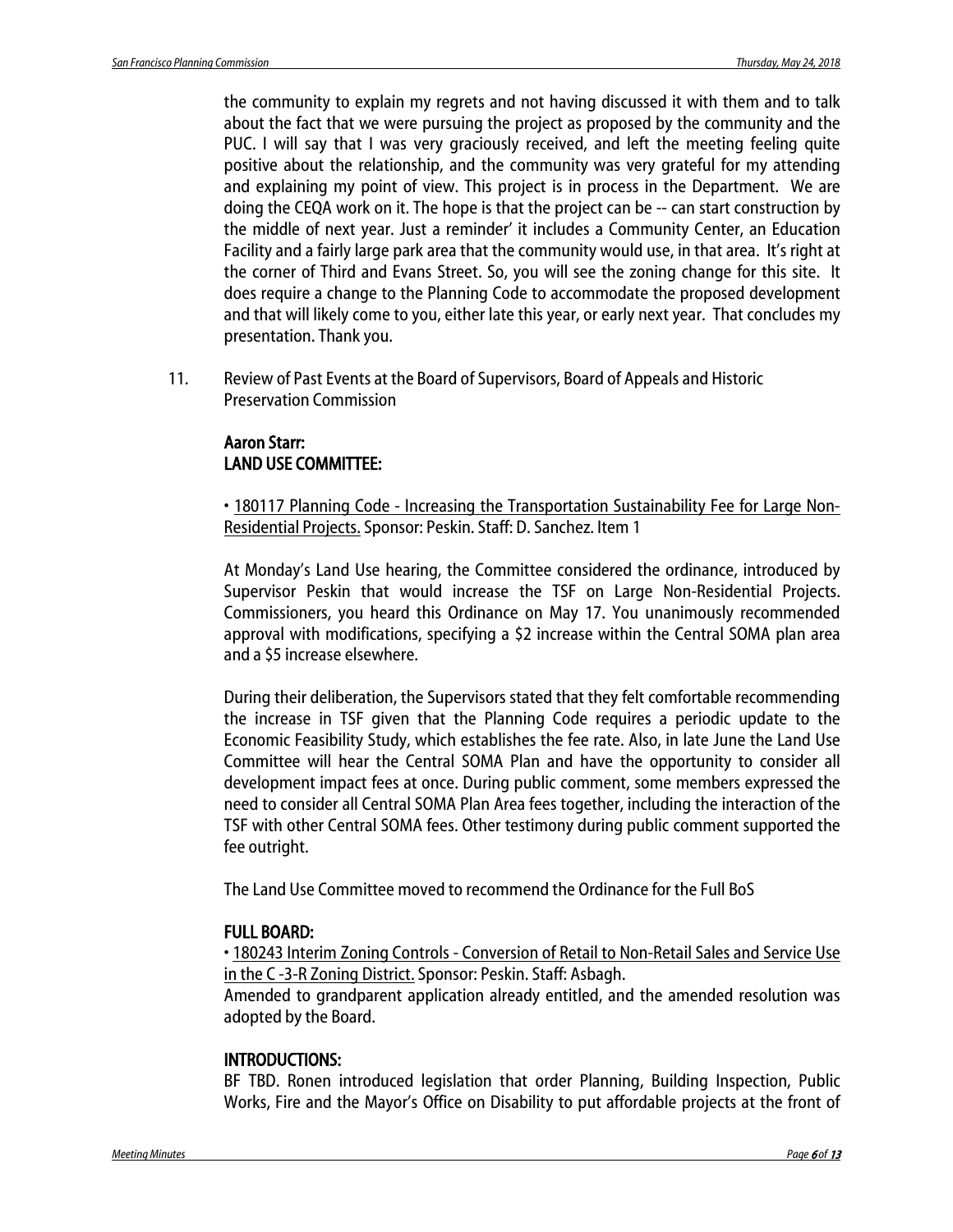the line. This is something we already do as policy, but this ordinance presumable would make it a requirement.

### E. GENERAL PUBLIC COMMENT

At this time, members of the public may address the Commission on items of interest to the public that are within the subject matter jurisdiction of the Commission except agenda items. With respect to agenda items, your opportunity to address the Commission will be afforded when the item is reached in the meeting. Each member of the public may address the Commission for up to three minutes.

SPEAKERS: Steven Buss – Housing pipeline, internal vs publicly available data Sue Hestor – Transit Center Plan, development analysis presented as an informational item

### F. REGULAR CALENDAR

The Commission Hearing Procedures provide for presentations by staff; followed by the project sponsor team; followed by public comment for and against the proposal. Please be advised that the project sponsor team includes: the sponsor(s) or their designee, lawyers, architects, engineers, expediters, and/or other advisors.

6. [2018-004612CND](http://commissions.sfplanning.org/cpcpackets/2018-004612CND.pdf) (D. WEISSGLASS: (415) 575-9177)

228-230 CLAYTON STREET – east side of Clayton Street between Hayes and Fell Streets; Lot 024 in Assessor's Block 1210 (District 5) – Request for a **Condominium Conversion** Subdivision, pursuant to Subdivision Code Sections 1332 and 1381, to convert a four-story, five-unit building into residential condominiums. The subject property is located within a RH-3 (Residential – House, Three Family) Zoning District and 40-X Height and Bulk District. The project was determined not to be a project under CEQA Guidelines Sections 15060(c) and 15378 because there is no direct or indirect physical change in the environment.

| <b>SPEAKERS:</b> | $=$ David Weissglass $-$ Staff report                                       |
|------------------|-----------------------------------------------------------------------------|
|                  | - Lisa Aubrey – Owner, Ellis Act evictions                                  |
|                  | - Teresa Flandrick - Loss of affordable housing                             |
| ACTION:          | After being pulled of Consent; A motion to approve failed $+3 -2$ (Johnson, |
|                  | Melgar against; Richards absent); Continued to June 7, 2018.                |
| AYES:            | Fong, Johnson, Koppel, Melgar, Moore                                        |
| NAYES:           | <b>Hillis</b>                                                               |
| ABSENT:          | <b>Richards</b>                                                             |

12. [2018-001876PCA](http://commissions.sfplanning.org/cpcpackets/2018-001876PCA.pdf) (A. BUTKUS: (415) 575-9129)

OBSTRUCTIONS IN REQUIRED SETBACKS, YARDS, AND USABLE OPEN SPACE – Planning Code Amendment Initiation to allow in required setbacks, yards, and usable open space all projections of an architectural nature if they meet the specified requirements and to allow bay windows that do not meet the specified requirements to apply for a Zoning Administrator waiver; adopting findings, including environmental findings, Planning Code Sections 302 findings, and findings of consistency with the General Plan and Planning Code Section 101.1.

*Preliminary Recommendation: Initiate and Schedule for Adoption on or After June 13, 2018*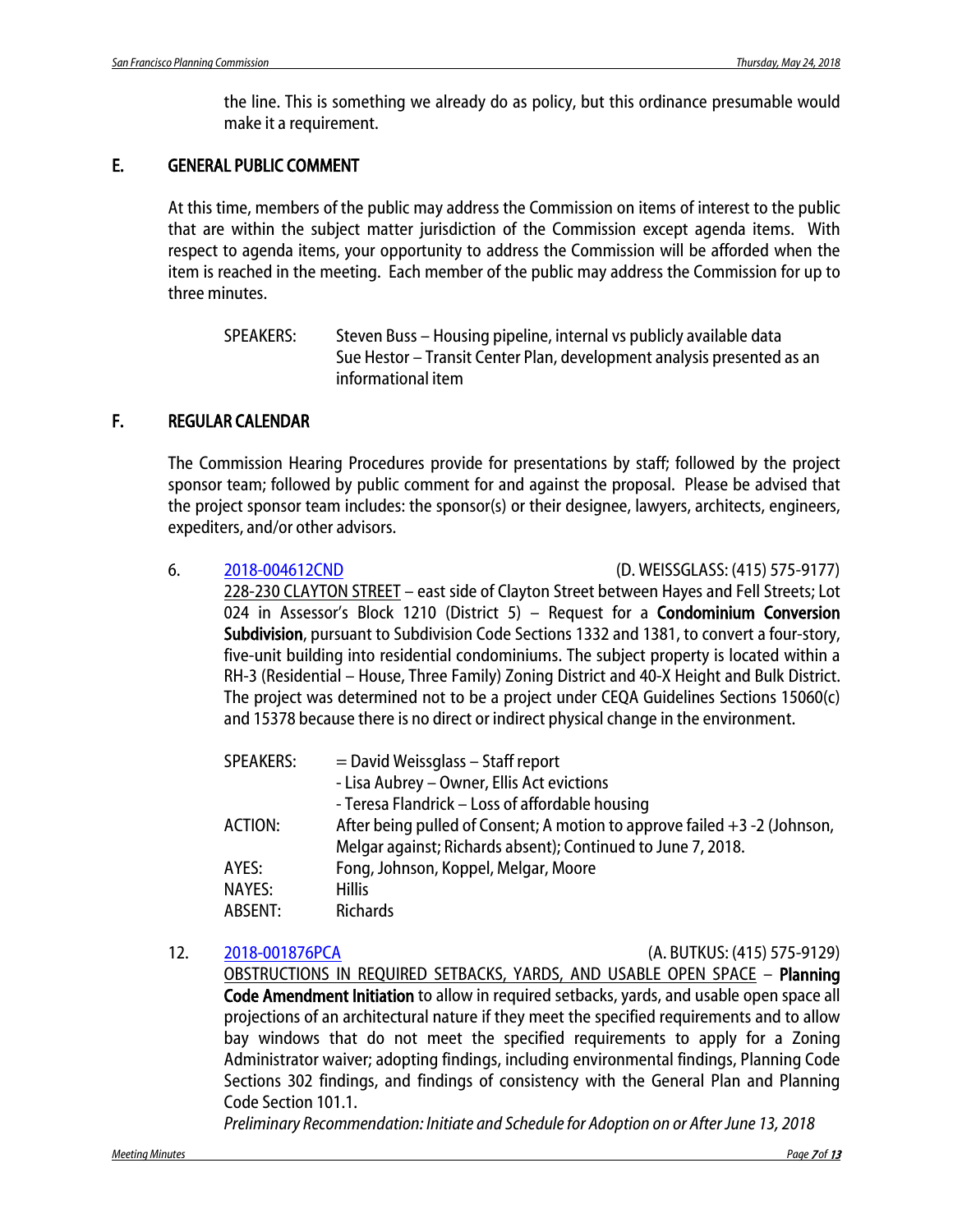SPEAKERS: = Audrey Butkus - Staff report

- = Mike Buhler More intensive review
- = Katherine Petrin Comprehensive review
- Katherine Howard Impact on open space
- Rose Hillson Required design standards.

Allowing projections \*without\* maximum dimensions beyond today's 3-10 ft. for residential lots while retaining maximums for large C-3 downtown buildings seems illogical. Please specify the "required design standards" for 136(c)(1) features. If projections can go the full width & length of a lot, and they're put on a building with a 10-ft. first floor height & the adjoining building's first floor has a lower-than-10-ft. height, there may be substantial impacts. Though Sec. 136(c)(2)(a)-(g) for bay windows remains undeleted in the ordinance, this section would now be trumped by the Planning Director to decide appropriateness per Section 307(h) regardless of impacts. Bay windows could get large with no maximums to increase floor area ratios of buildings. Will Planning allow Neighbor #1's bathroom bay window to be built to the side lot line if it looks right into Neighbor #2's bedroom bay window also built to the side lot line?

|                    | + Steven Buss – Support                                      |
|--------------------|--------------------------------------------------------------|
| ACTION:            | Initiated and Scheduled a hearing on or after July 12, 2018. |
| AYES:              | Fong, Hillis, Johnson, Koppel, Melgar                        |
| NAYES:             | Moore                                                        |
| ABSENT:            | <b>Richards</b>                                              |
| <b>RESOLUTION:</b> | 20210                                                        |
|                    |                                                              |

#### 13. [2018-004047CWP-03](http://commissions.sfplanning.org/cpcpackets/2018-004047CWP-03.pdf) (T. OJEDA: (415) 558-6251)

HOUSING BALANCE REPORT – Informational Presentation - On April 21, 2015, the Board of Supervisors passed Ordinance No. 53-15 amending the Planning Code to include a new Section 103 requiring the Planning Department to monitor and report on the "housing balance" between new market rate housing and new affordable housing production. The ordinance required that reports are to be submitted by April 1 and October 1 of each year. This will be the sixth report in the series. The Ordinance also mandated an annual public hearing before the Board of Supervisors on the progress towards meeting the City's affordable housing goals. This Informational Presentation will highlight the Report's findings to the Commission.

*Preliminary Recommendation: None - Informational*

- $SPEAKERS: = Teresa Ojeda Staff presentations$ - Sue Hestor – Housing fees = Steven Buss – Blanket RH-4 zoning + Corey Smith – Optimisms + Speaker – Enjoys the report - Ozzie Rohm – Existing affordable units ACTION: None - Informational
- 

#### 14a. [2017-002768CUA](http://commissions.sfplanning.org/cpcpackets/2017-002768CUASHDVAR.pdf) (N. FOSTER: (415) 575-9167)

984-988 JACKSON STREET – north side of Jackson Street, between Mason and Powell Streets, Lot 017 in Assessor's Block 0180 (District 3) – Request for Conditional Use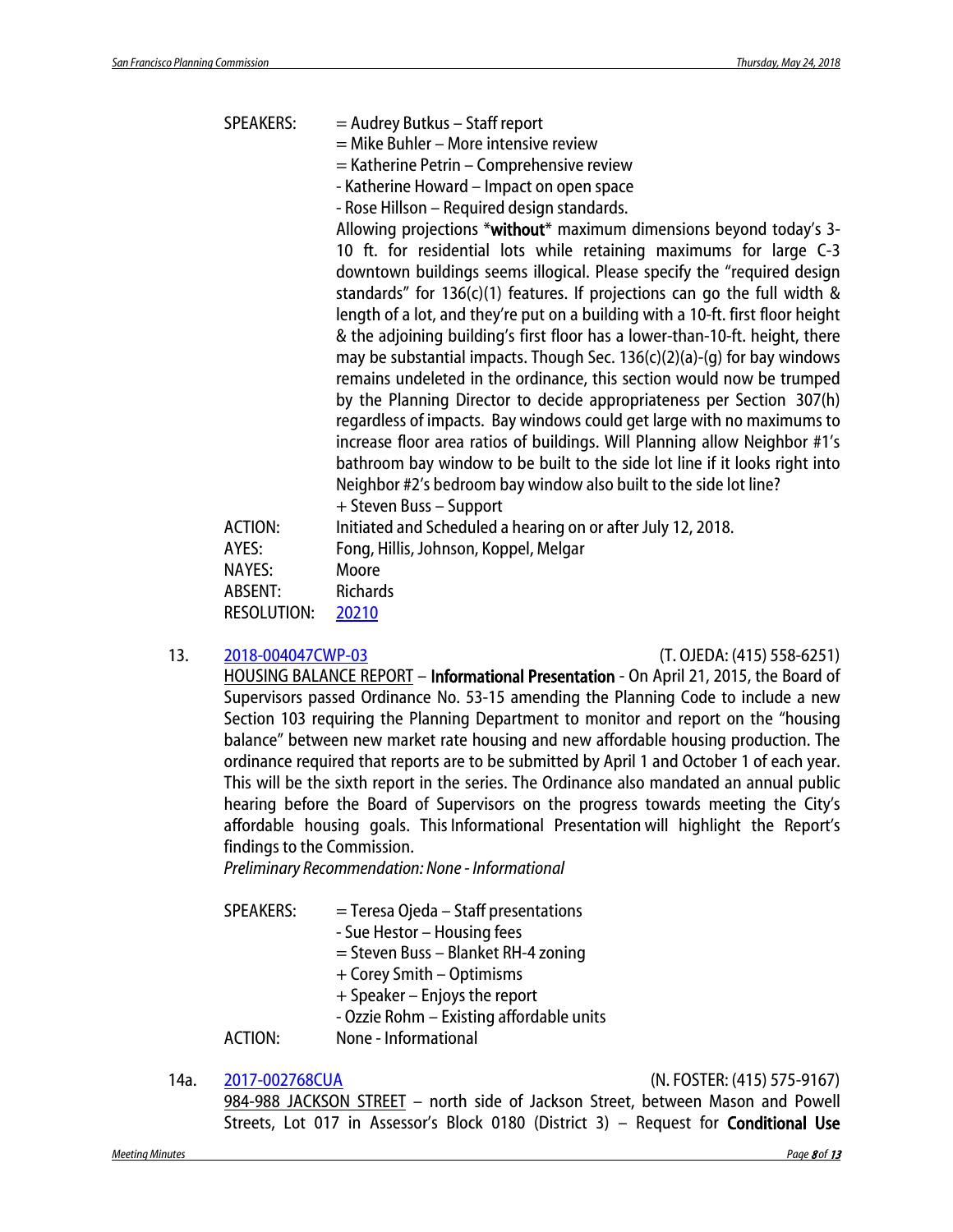Authorization pursuant to Planning Code Sections 209.1, 253 and 303 to permit a building to exceed 40 feet in height within a RH Zoning District. The proposed project would add a fourth floor (one-story) to the existing three-story-over-basement residential building containing 3 dwelling units, with a net addition of approximately 1,100 square feet of living space to the existing dwelling unit located on the third floor. The project does not add or remove any existing dwelling units, nor does the project add any off-street parking. With the addition of one floor, the building would reach a height of 44'-6". Even though the underlying Bulk and Height District (65-A) for the subject property would allow for a taller structure, the Planning Code requires approval by the Planning Commission according to the procedures for conditional use approval. This action constitutes the Approval Action for the project for the purposes of CEQA, pursuant to San Francisco Administrative Code Section [31.04\(](http://library.amlegal.com/nxt/gateway.dll/California/administrative/chapter31californiaenvironmentalqualitya?f=templates$fn=default.htm$3.0$vid=amlegal:sanfrancisco_ca$anc=JD_31.04)h).

*Preliminary Recommendation: Approve with Conditions* (Continued from Regular Meeting on November 30, 2017)

| $=$ Nick Foster – Staff report                                        |
|-----------------------------------------------------------------------|
| + Corrine Quigley - Project presentation                              |
| - Speaker - Request for continuance                                   |
| = Teresa Flandrick – Comments and concerns                            |
| Approved with Conditions as amended to include no future roof deck or |
| railing.                                                              |
| Fong, Hillis, Johnson, Koppel, Melgar, Moore                          |
| <b>Richards</b>                                                       |
| 20194                                                                 |
|                                                                       |

14b. [2017-002768VAR](http://commissions.sfplanning.org/cpcpackets/2017-002768CUASHDVAR.pdf) (N. FOSTER: (415) 575-9167)

984-988 JACKSON STREET – north side of Jackson Street, between Mason and Powell Streets, Lot 017 in Assessor's Block 0180 (District 3) – Request for Variance pursuant to Planning Code Section 134 ("Rear Yard"). The basic rear yard requirement for the subject property is 45 percent (or 33'-4") which can be reduced down to the minimum rear yard depth of 25 percent or (18'-6"). In any case in which a rear yard requirement is thus reduced to the minimum rear yard depth, the last 10 feet of building depth thus permitted on the subject lot shall be limited to a height of 30 feet, pursuant to Section 134(c)(1). The Project proposes a vertical addition that exceeds 30 feet in height and the depth of the proposed addition would encroach into last 10 feet of building depth; therefore a variance is required. This action constitutes the Approval Action for the project for the purposes of CEQA, pursuant to San Francisco Administrative Code Sectio[n 31.04\(](http://library.amlegal.com/nxt/gateway.dll/California/administrative/chapter31californiaenvironmentalqualitya?f=templates$fn=default.htm$3.0$vid=amlegal:sanfrancisco_ca$anc=JD_31.04)h).

| SPEAKERS: | Same as item 14a.                                                     |
|-----------|-----------------------------------------------------------------------|
| ACTION:   | Acting ZA closed the public hearing and indicated an intent to Grant. |

15. [2013.0152CUA](http://commissions.sfplanning.org/cpcpackets/2013.0152CUA.pdf) (C. MAY: (415) 575-9087)

2390 BUSH STREET – southwest corner of Pine and Steiner Streets, Lots 001, 003 and 004 in Assessor's Block 0658 (District 5) – Request for Conditional Use Authorization pursuant to Planning Code Sections 303 and 209.1 for the expansion of a religious institution in an RH district, and pursuant to Planning Code Section 304 for Planned Unit Developments on lots not less than 1/2 acre in size. The project would demolish the existing 3-story school building fronting Pine Street and construct a new 2-4 story pastoral center including a parish hall, church offices, and child care facilities above a below-grade parking garage.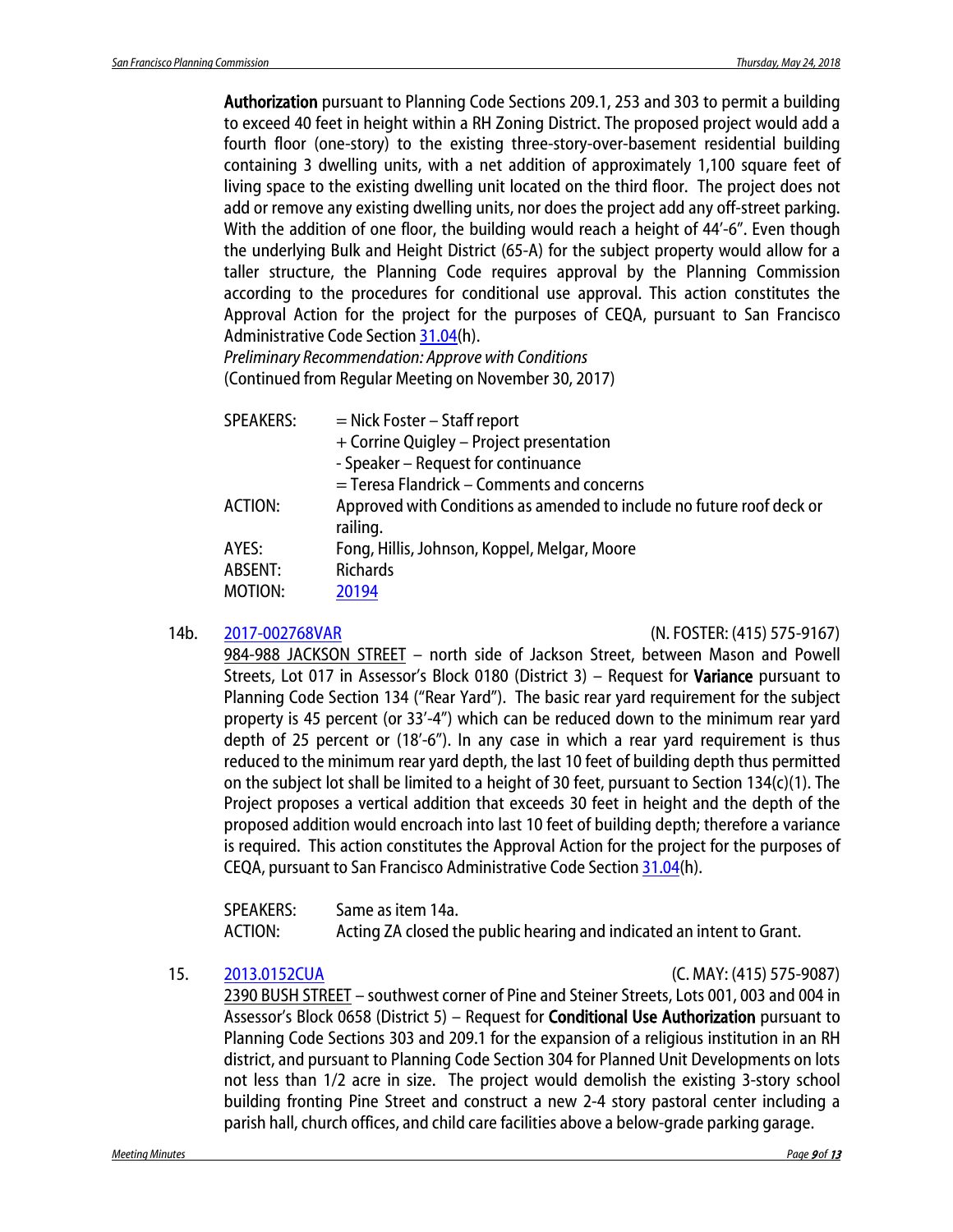*Preliminary Recommendation: Disapprove*

| <b>SPEAKERS:</b> | $=$ Chris May $-$ Staff report                                   |
|------------------|------------------------------------------------------------------|
|                  | + Andrew Junius - Project presentation                           |
|                  | + Speaker - Continuance                                          |
|                  | + Bill Campbell - Continuance                                    |
|                  | + Michael Rossi - Continuance                                    |
|                  | + Deacon Jimmy Salcedo - Continuance                             |
|                  | + Deacon Chuck McNeil                                            |
| ACTION:          | After hearing and closing public comment; Continued Indefinitely |
| AYES:            | Fong, Hillis, Johnson, Koppel, Melgar, Moore                     |
| ABSENT:          | Richards                                                         |

#### 16. [2014-002033DNX](http://commissions.sfplanning.org/cpcpackets/2014-002033DNXc1.pdf) (D. VU: (415) 575-9120)

429 BEALE STREET (ALSO 430 MAIN STREET) – midblock between Harrison and Bryant Streets, Lots 305 & 306 in Assessor's Block 3767 (District 6) – Request for Downtown Project Authorization, pursuant to Planning Code Section 309.1, with an exception from the dwelling unit exposure requirement of Planning Code Section 140, to demolish an existing 35,625 sq. ft. commercial building, merge both parcels, and construct a new 140,280 sq. ft., nine- to ten-story and 84 ft. tall residential building containing 144 dwelling units, 10,800 sq. ft. of open space, 111 indoor bicycle parking spaces, and a 17,720 sq. ft. underground garage with 72 accessory automobile parking spaces. The subject property is located within a RH-DTR (Rincon Hill – Downtown Residential) Zoning District and 84-X Height and Bulk District. This action constitutes the Approval Action for the project for the purposes of CEQA, pursuant to San Francisco Administrative Code Sectio[n 31.04\(](http://library.amlegal.com/nxt/gateway.dll/California/administrative/chapter31californiaenvironmentalqualitya?f=templates$fn=default.htm$3.0$vid=amlegal:sanfrancisco_ca$anc=JD_31.04)h).

### *Preliminary Recommendation: Approve with Conditions*

(Continued from Regular hearing on March 29, 2018)

Note: On March 29, 2018, after hearing and closing public comment; a motion to Approve with Conditions failed +3 -2 (Koppel, Richards against; Melgar, Moore absent); Continued to May 10, 2018 by a vote of +5 -0 (Melgar, Moore absent). On May 10, 2018, after hearing and closing public comment; a motion to Continue to May 24, 2018 failed +3 -4 (Fong, Johnson, Koppel, Moore against) and a motion to Approved with Conditions as amended including a 45' separation for top four floors failed +3 -4 (Moore, Richards, Melgar, Hillis against); Continued to May 24, 2018 by a vote of +5 -2 (Koppel, Moore against).

- $SPEAKERS:$  = Doug Vu Staff report
	- = David Winslow Staff report
	- + Ross Stackos Project design
	- Henry Kleinhans Two tower scheme
	- + Cecelia Protecting our courtyard
	- Speaker Two building designs
	- Linda Aselino Livability, light and air
	- Dane Hanson Building height
	- Speaker Concerns
	- Speaker Deny the project
	- Judy Hutchinson Slap in the face
	- Ozzie Rohm Two tower design
	- Fred Sanchez Collapse zone of the Bay Bridge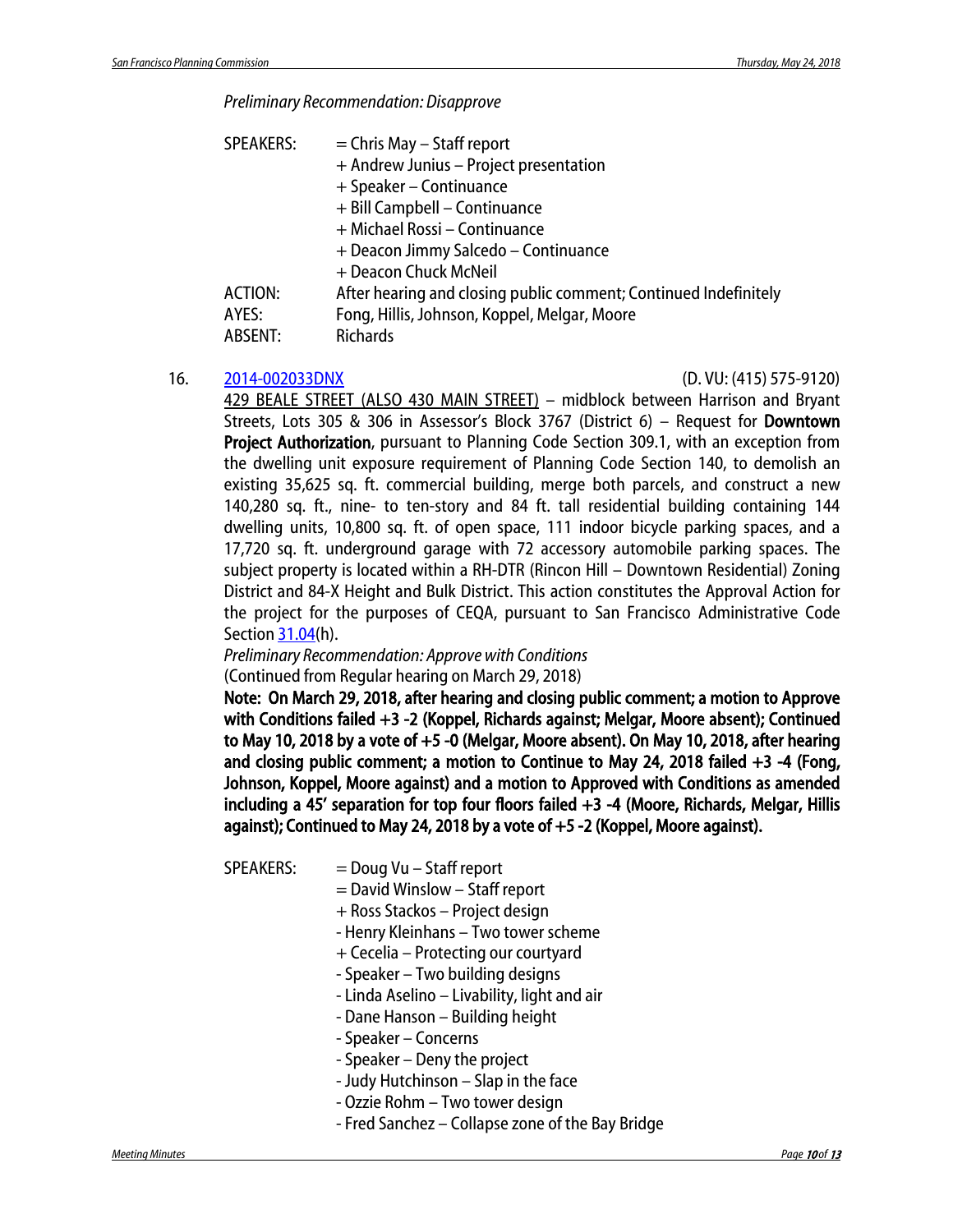|                | + Steven Buss - Areas zoned for housing                                                                                                                                                         |
|----------------|-------------------------------------------------------------------------------------------------------------------------------------------------------------------------------------------------|
|                | + Corey Smith – Support                                                                                                                                                                         |
|                | - Marlene Smith - Opposition                                                                                                                                                                    |
|                | + Jason Keenan – Support                                                                                                                                                                        |
|                | - Speaker - Winslow design                                                                                                                                                                      |
|                | - Tina Kang – Opposed                                                                                                                                                                           |
|                | - Gustavo – Two tower design                                                                                                                                                                    |
|                | - Steve Williams – Two tower design                                                                                                                                                             |
| <b>ACTION:</b> | After a motion to Continue failed +2 -4 (Fong, Johnson, Koppel, Hillis<br>against; Richards absent); Approved with Conditions as amended to<br>include a 45' wide notch at the top four floors. |
| AYES:          | Fong, Hillis, Johnson, Koppel, Melgar                                                                                                                                                           |
| <b>NAYES:</b>  | Moore                                                                                                                                                                                           |
| ABSENT:        | <b>Richards</b>                                                                                                                                                                                 |
| MOTION:        | 20195                                                                                                                                                                                           |

#### 17. [2015-012729CUA](http://commissions.sfplanning.org/cpcpackets/2015-012729CUAc1.pdf) (B. BENDIX: (415) 575-9114)

600 VAN NESS AVENUE – east side of Van Ness Avenue between Golden Gate Avenue and Elm Street; Lots 006-009 in Assessor's Block 0763 (District 6) – Request for Conditional Use Authorization, pursuant to Planning Code Sections 253, 253.2, 303, and 304 to construct an approx. 130-foot tall building of approx. 185,670 gross square feet and containing 168 dwelling units, approx. 6,200 square feet of ground floor retail, and up to 89 accessory offstreet parking spaces. The project is seeking exceptions as a Planned Unit Development to the Planning Code's requirements for floor area ratio (Section 124), rear yard (Section 134), and architectural obstructions over the public right-of-way (Section 136). The subject property has split zoning and is located within a RC-4 (Residential-Commercial, High Density) and NC-3 (Moderate-Scale Neighborhood Commercial) Zoning Districts, Van Ness Special Use District, and 130-V and 130-E Height and Bulk Districts. This action constitutes the Approval Action for the project for the purposes of CEQA, pursuant to San Francisco Administrative Code Section [31.04\(](http://library.amlegal.com/nxt/gateway.dll/California/administrative/chapter31californiaenvironmentalqualitya?f=templates$fn=default.htm$3.0$vid=amlegal:sanfrancisco_ca$anc=JD_31.04)h).

*Preliminary Recommendation: Approve with Conditions*  (Continued from Regular hearing on March 22, 2018)

| <b>SPEAKERS:</b> | = Brittany Bendix - Staff report             |
|------------------|----------------------------------------------|
|                  | + Speaker - Project presentation             |
|                  | + Bill Higgins - Design presentation         |
|                  | + Lynn Davis - Support                       |
|                  | + Barbara Burman – Support                   |
|                  | + Elizabeth Harvey – Support                 |
|                  | + Steve Cressi – Support                     |
|                  | + Sue Hestor – Support                       |
|                  | + Richard Reinhold – Support                 |
| <b>ACTION:</b>   | <b>Approved with Conditions</b>              |
| AYES:            | Fong, Hillis, Johnson, Koppel, Melgar, Moore |
| <b>ABSENT:</b>   | <b>Richards</b>                              |
| MOTION:          | 20196                                        |

### G. DISCRETIONARY REVIEW CALENDAR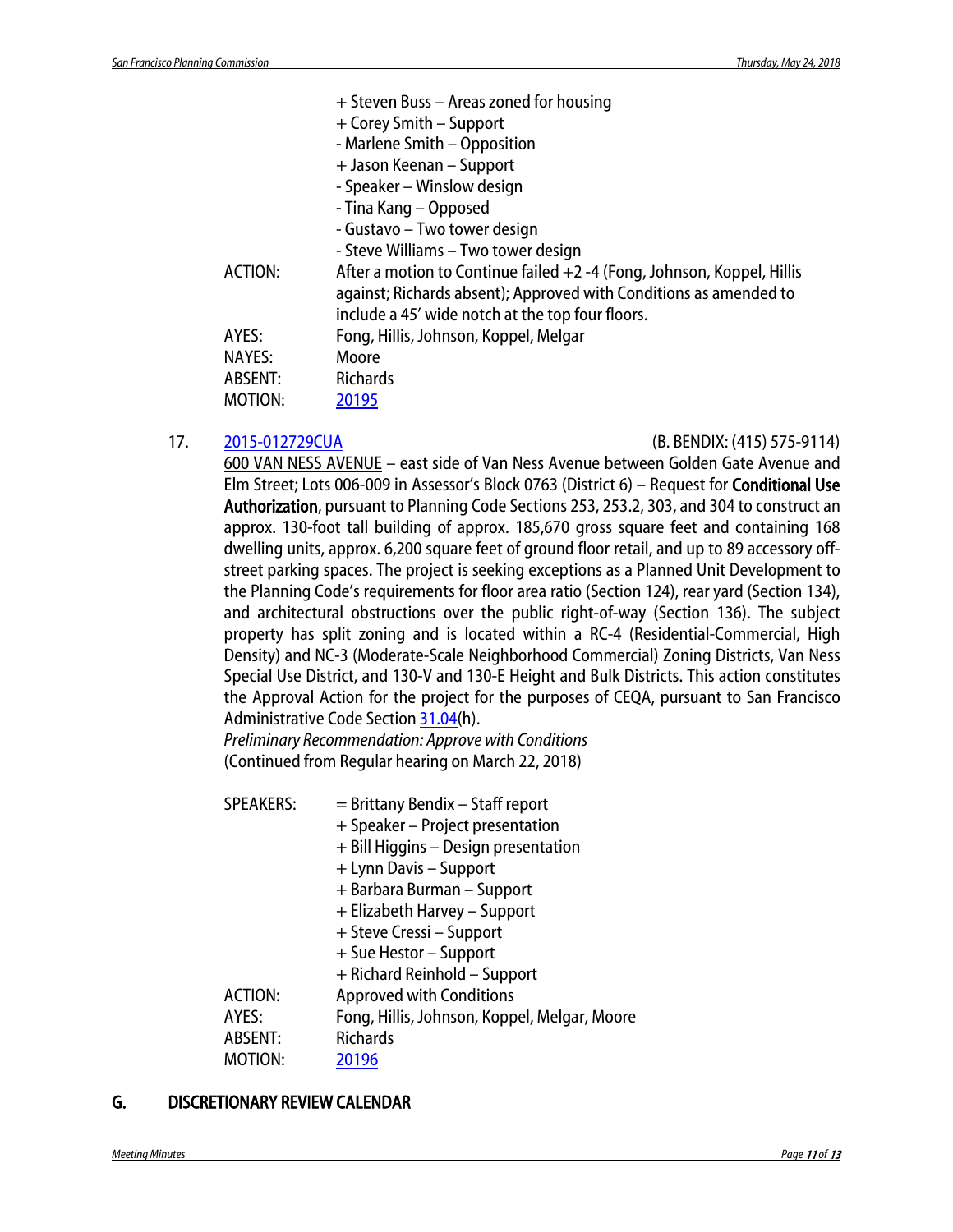The Commission Discretionary Review Hearing Procedures provide for presentations by staff; followed by the DR requestor team; followed by public comment opposed to the project; followed by the project sponsor team; followed by public comment in support of the project. Please be advised that the DR requestor and project sponsor teams include: the DR requestor and sponsor or their designee, lawyers, architects, engineers, expediters, and/or other advisors.

#### 18. [2016-001466DRP](http://commissions.sfplanning.org/cpcpackets/2016-001466DRP.pdf) (B. BENDIX: (415) 575-9114)

1776 VALLEJO STREET – north side of Vallejo Street between Gough Street and Franklin Street; Lot 031 in Assessor's Block 0552 (District 2) – Request for Discretionary Review of Building Permit Application 2016.01.27.8103 within a RH-2 (Residential House, Two-Family) Zoning District and 40-X Height and Bulk District. The proposal is to construct a two-story single-family dwelling that fronts onto Vallejo Street. No changes are proposed to the existing two-story single-family dwelling at 2514 Gough Street. As proposed, the project requires a rear yard variance because it is within the required rear yard area. The variance was heard at a public hearing on December 7, 2016, under case 2016-001466VAR. This action constitutes the Approval Action for the project for the purposes of CEQA, pursuant to San Francisco Administrative Code Section [31.04\(](http://library.amlegal.com/nxt/gateway.dll/California/administrative/chapter31californiaenvironmentalqualitya?f=templates$fn=default.htm$3.0$vid=amlegal:sanfrancisco_ca$anc=JD_31.04)h).

Staff Analysis: Full Discretionary Review

*Preliminary Recommendation: Do Not Take DR and Approve as Proposed*

| $=$ Brittany Bendix $-$ Staff report  |
|---------------------------------------|
| - John Moran - DR presentation        |
| + Lewis Butler - Project presentation |
| Did NOT take DR and Approved          |
| Fong, Hillis, Johnson, Koppel, Melgar |
| Moore                                 |
| <b>Richards</b>                       |
|                                       |
|                                       |

#### 19. [2013.0847DRP](http://commissions.sfplanning.org/cpcpackets/2013.0847DRP.pdf) (B. BENDIX: (415) 575-9114)

1503 FRANCISCO STREET – southwest corner of Francisco and Octavia Streets; Lot 001 in Assessor's Block 0482 (District 2) – Request for Discretionary Review of Building Permit Application 2013.05.31.8402 within a RH-3 (Residential House, Three-Family) Zoning District and 40-X Height and Bulk District. The proposal includes excavation below the existing three-family dwelling, a fourth floor vertical addition, a new exterior façade, and interior renovations. This action constitutes the Approval Action for the project for the purposes of CEQA, pursuant to San Francisco Administrative Code Section [31.04\(](http://library.amlegal.com/nxt/gateway.dll/California/administrative/chapter31californiaenvironmentalqualitya?f=templates$fn=default.htm$3.0$vid=amlegal:sanfrancisco_ca$anc=JD_31.04)h). Staff Analysis: Abbreviated Discretionary Review

*Preliminary Recommendation: Do Not Take DR and Approve as Revised*

- $SPEAKERS: = David Lindsay Staff report$ 
	- Kenneth Cowen DR presentation, not in character with the
		- neighborhood
		- Speaker DR presentation
		- Michael Garivalia DR presentation
		- Maria Ferrell Opposed
		- Pam Davis Notification
		- Speaker Opposition
		- Phillip Mesa Opposition